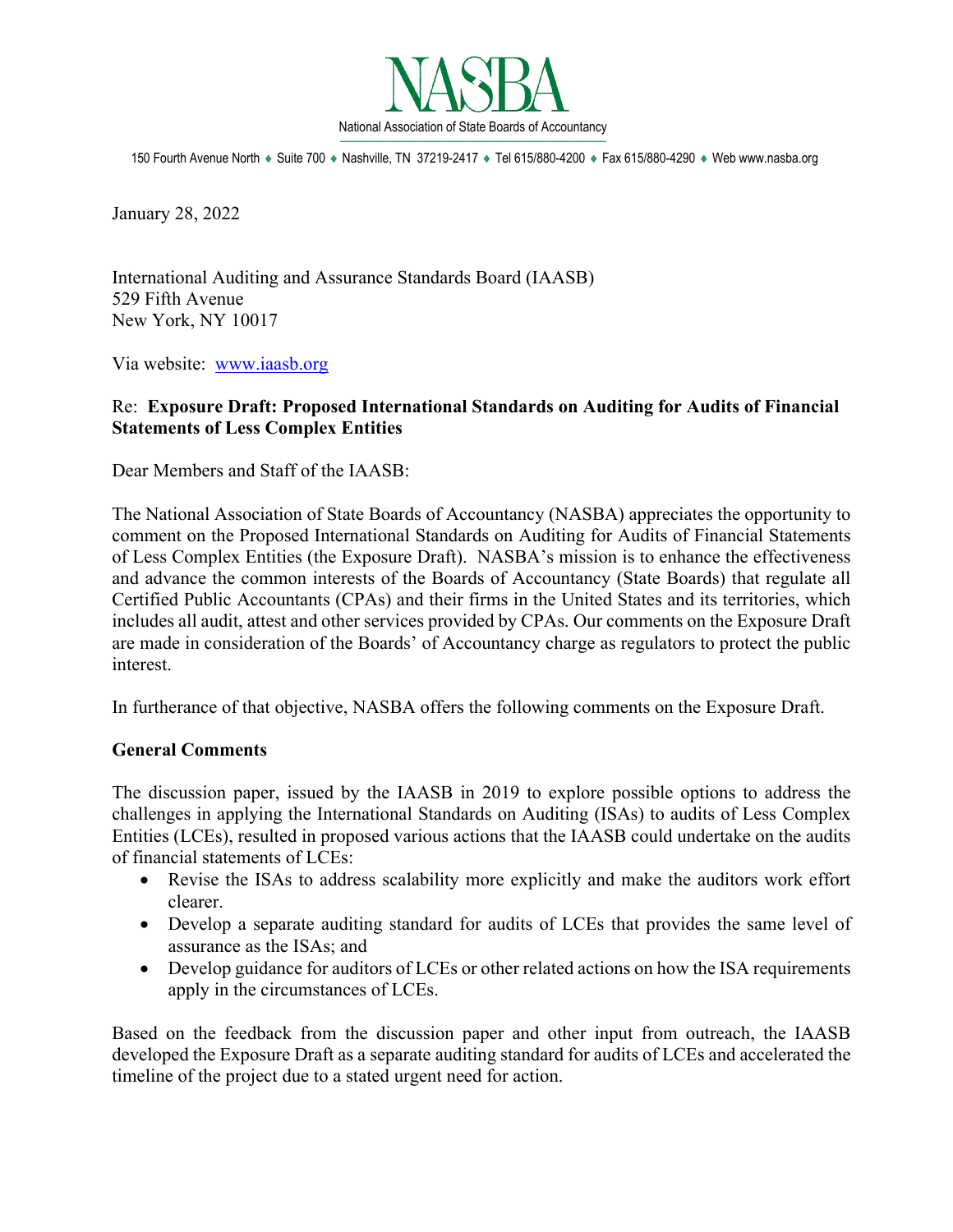NASBA appreciates the significance of small and medium-sized entities (SMEs) globally and that many jurisdictions mandate an audit through law or regulation (i.e., statutory audit). Even when there is not a statutory requirement for an audit, many SMEs are required to have an audit for another reason or may choose to have an audit for management purposes. The ISAs are designed to be applied to a wide variety of entities with differing circumstances and sizes, ranging from those whose nature and circumstances are simpler and more straightforward to those entities whose nature and circumstances are more complex. As noted in the explanatory memorandum, at present, approximately 130 jurisdictions have adopted or partially adopted the ISAs and thus the impact of this proposal is broad.

NASBA also appreciates the challenge faced by the IAASB as various jurisdictions or regions have undertaken their own initiatives targeted at audits of less complex or smaller entities and the desire of the IAASB to protect the relevance and consistency of the standards on a global scale.

With that being said, NASBA does not support having a separate stand-alone standard for audits of financial statements of LCEs. We are concerned about the negative impact that separate standards for audits of LCEs could have on audit quality and the possibility of widening the expectation gap that already exists with users of the financial statements. Currently, there is difficulty in communicating with the users of the financial statements and ensuring that the users have an appropriate understanding of what an audit is and its limitations. Introducing a different tier of standards which apply to some but not all entities will add more complexity and potential confusion for the users. In addition, an audit standard that is viewed as less stringent is fraught with risks of being misused and ultimately reducing audit quality. To have one set of high-quality auditing standards that are appropriately scalable is better for practitioners, the users of the financial statements, regulators and the public interest.

NASBA would prefer that the IAASB revise the ISAs to address the scalability for LCEs more explicitly and make the auditor work effort clearer. We do recognize that a large-scale revision of the ISAs to directly address scalability for LCEs is fraught with challenges particularly given the urgency attached to this project. As an alternative, we believe that further consideration should be given to developing guidance for auditors of LCEs on how the ISA requirements apply in the circumstances of LCEs.

We believe that the detailed Mapping Documents, provided to illustrate how the requirements from the ISAs have or have not been incorporated within the separate LCE standard, provide a solid basis for guidance to address scalability.

## **Additional Comments**

As previously stated, we do not support the separate stand-alone auditing standard for LCEs; however, if the IAASB proceeds, the following are additional items for consideration: